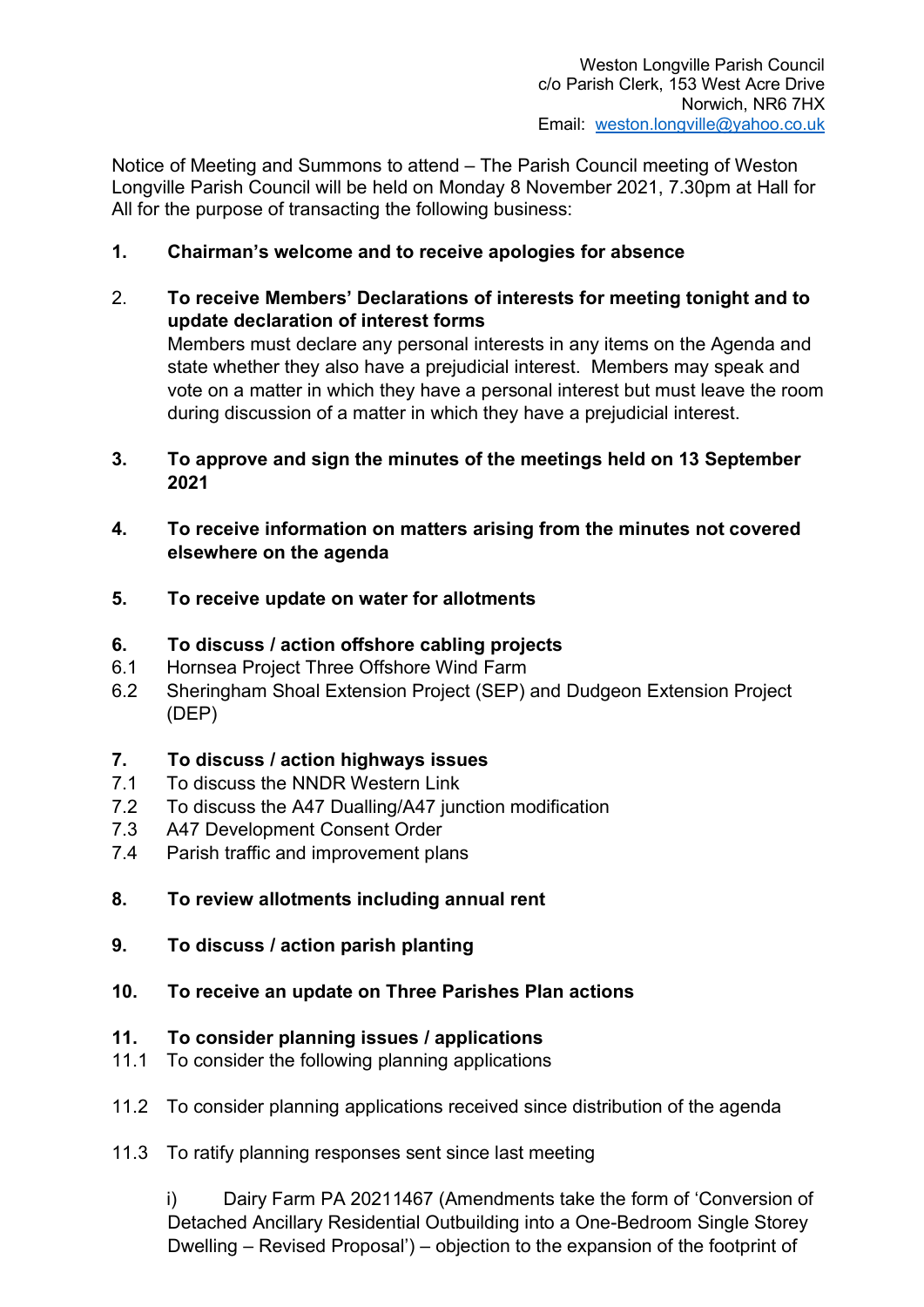Notice of Meeting and Summons to attend – The Parish Council meeting of Weston Longville Parish Council will be held on Monday 8 November 2021, 7.30pm at Hall for All for the purpose of transacting the following business:

the unit as this further develops an already closely packed site and the purpose of the planning approval condition number 4 was specifically to prevent the exacerbation of an already cluttered site

- ii) Glebe House PA 20211289 (re-consultation) no comment
- iii) Weston Covert PA 20211750 no objection but has conditions requests
- 11.4 To consider other planning matters

# 12. To receive outstanding correspondence and agree action/response

- 12.1 To consider the following correspondence
	- i) To consider donation request received from Gt Witchingham Primary School (£434) for Break's Learning & Community Programme
- 11.2 Correspondence received since distribution of agenda

# 13. To review financial matters

- 13.1 To receive updated accounts for 2021/22
- 13.2 To agree payment of accounts:
	- i) Clerk's salary and expenses (Oct Dec) £651.58
	- ii) CPRE membership renewal £36
	- iii) Allotment water supply gravel (C Morton) £325.02 (CIL monies)
	- iv) Lady Prince Smith rent for playing field £50
	- v) Remembrance Sunday wreath (P Ross) £20
	- vi) Norfolk PTS new councillor training £50
	- vii) Cheque transfer from General account to Solar account to reimburse water allotment costs paid from Solar account - £1293.93 (CIL)
	- viii) Parish traffic management cut out policemen (C Morton) £170.34 (CIL monies)
	- ix) Covid 19 Financial Assistance Fund (Solar Fund) TBC
- 13.3 To note income:
	- i) Precept (second instalment 2021/22) £3053.50
	- ii) CIL (Dairy Farm Barns) £1510.55
- 13.4 To consider draft budget for 2022/23
- 13.5 To set the parish precept for 2022/23
- 14. To receive any other business (for information only)
- 15. To receive items for the next agenda